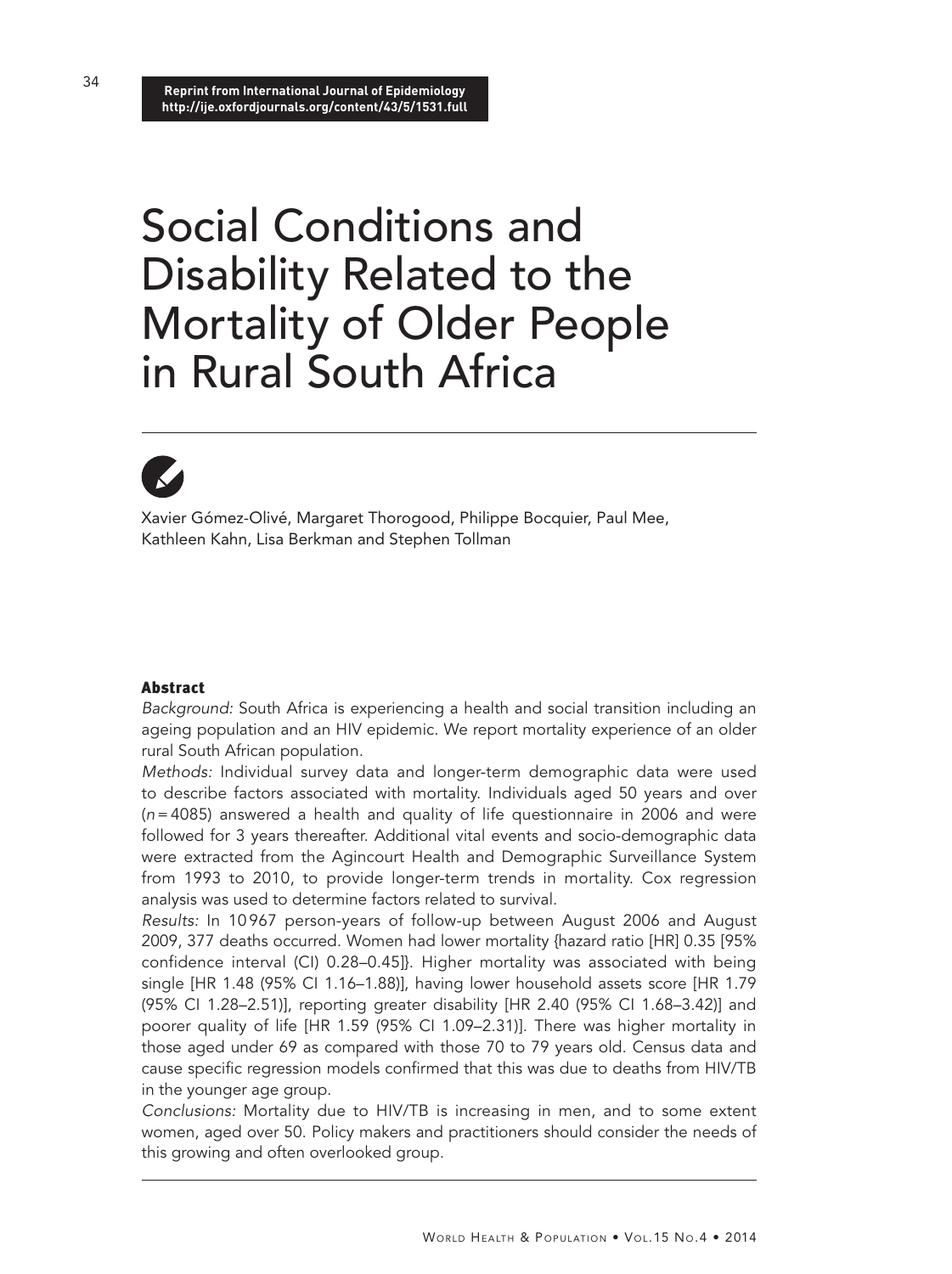# Introduction

To date there has been limited effort to investigate the way the HIV epidemic, the growing burden of non-communicable disease, and social conditions and disability affect older people's mortality in rural African settings.<sup>1,2</sup> At the same time, there is limited knowledge of the health experience, quality of life and the factors associated with mortality in older people living in rural sub-Saharan Africa. The data reported in this paper were collected as part of the Study on Global Ageing and Adult Health (SAGE), which set out to improve knowledge on the health, disability and well-being of older populations in low- and middle-income countries.<sup>3</sup> Adult mortality has been increasing in southern and eastern countries of sub-Saharan Africa since the 1990s, mainly as a result of the HIV epidemic.<sup>4, 5</sup> Most studies have focused on young adults, ignoring the fact that the older population is also directly and indirectly affected by the HIV epidemic. $6, 7, 8$  Existing data show that one effect of the HIV/AIDS epidemic is to increase the number of older people living alone.7 However, there has been limited attention in the literature to the prevalence of HIV in older people, despite calls to examine infection and mortality in the population aged 50 years and older.<sup>1, 9</sup> Negin et al. have called attention to the interplay between the ageing process and the double burden of HIV and non-communicable diseases, especially in Africa.<sup>10</sup>

This paper describes factors associated with mortality in people aged 50 years and over in a rural area of South Africa where HIV prevalence is high<sup>11</sup> and where gender differences in experience of quality of life, function and health have been described.12 The objectives of this paper are twofold: first, to describe the mortality trends and identify possible HIV-related trends; and second, we aimed to identify the social and functional risks related to increased mortality risk in this cohort. In exploring the social and functional risks, we

considered both the well-known and frequently described 'distal causes of disease'13 including education, occupation<sup>13</sup> and poverty,<sup>14</sup> as well as other factors which have been previously associated with higher mortality risk in this or similar populations. Union (partnership) status has been related with poor self-reported health, quality of life and well-being in older people in different African settings.<sup>3, 15, 16</sup> A single question on selfrated health and the composite measure on functionality (WHO-DAS) have been associated with higher risk of mortality in India<sup>17</sup> whereas, in Agincourt HDSS, former Mozambican refugees have been found to suffer higher levels of child mortality.18 To further explore the patterns of mortality, we have included information from the sitespecific annual census from 1993 to 2010.

#### Methods

Ethical clearance for the MRC/WITS Rural Public Health and Health Transitions Research Unit (Agincourt) and its associated Health and Demographic Surveillance System, and for the Agincourt-INDEPTH Study on Global Ageing and Adult Health, was granted by the Committee for Research on Human Subjects (Medical) University of the Witwatersrand, Johannesburg, South Africa, Refs M960720 and R14/49, respectively.

The study population and general methods have been described in detail previously.<sup>12</sup> Here, we describe them briefly.

#### **Setting**

In 1992, the MRC/Wits Rural Public Health and Health Transitions Research Unit initiated the Agincourt Health and Demographic Surveillance System (HDSS) in the rural Agincourt sub-district of Ehlanzeni district, Mpumalanga Province, South Africa. The total population under surveillance in 2006 was approximately 70,000 people distributed in 21 villages and 11,734 households. Despite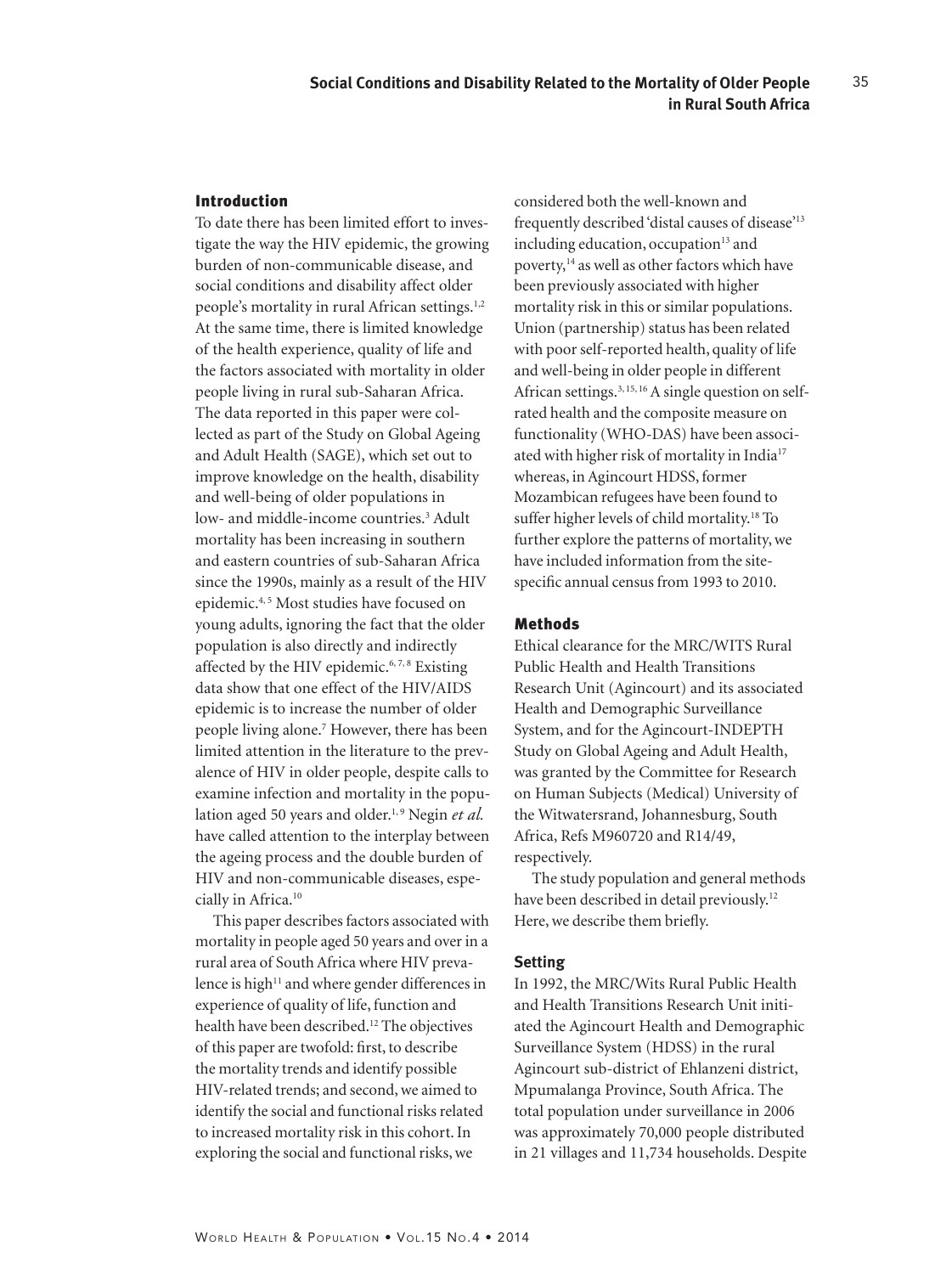substantial socioeconomic development in the area since then, infrastructure remains poor and formal unemployment rate is high (36%) with continuing high levels of labour migration among men and, increasingly, women.19 The public health system in the sub-district consists of six clinics and one health centre, and three district hospitals situated between 25 and 45 km from the study site.20 In 2008 a private health centre was built in one village, intended mainly for the treatment and care of people with HIV. HIV prevalence among all ages from 15 years in the area was 19.4% in 2010, with a peak of 45.3% for males and 46.1% for females at ages 35 to 39. The population over 50 years of age had an HIV prevalence of 16.5% (17.7% for males and 16.1% for females).<sup>11</sup>

Basic demographic data (pregnancy outcome, deaths, migration) are collected every year by trained local fieldworkers, to update HDSS census information.<sup>21</sup> Additional individual and household data (food security, labour participation, household assets) are collected at regular intervals to provide contextual information. Although the surveillance system includes information on all deaths, there is incomplete official death notification and very few people can report their relatives' cause of death. To determine cause of death, we use two independent clinician assessments of verbal autopsy interviews. Verbal autopsies are carried out by trained lay fieldworkers with closest caregivers of the deceased for every death in the area, allowing us to study mortality by likely cause of death.<sup>22</sup>

#### Sample

In August 2006, there were 8,429 people aged 50 years or over enumerated in the Agincourt HDSS. Of those, we excluded 575 who had been randomly selected to participate in a previous recent study; and those who were temporary (often labour) migrants (n=2223), living for less than 6 months of the year prior to the study in the sub-district. The remaining 5,631 individuals, who had

been permanently resident in the area for 12 months prior to the 2006 census round, were invited to participate. Each person was visited a maximum of three times to attempt to complete the interview. Due to the census field constraints, we were not able to follow up any further those individuals who were absent from their households on these three visits. As a result, 1,616 people (28.7%) were not interviewed although they were apparently permanently living in the study site. A further 458 (8.1%) individuals had died or were too sick to answer the questions, and 47 (0.8%) declined to take part. A total of 4085 individuals (response rate of 72.5%) participated.<sup>12</sup>

#### Data collection

We used a data collection tool that was adapted from the World Health Organization (WHO) –INDEPTH Network Study on Global Ageing and Adult Health (SAGE)23 to interview participants during 2006 census. The SAGE questionnaire included questions on self-rated health assessment, physical and cognitive function, well-being and quality of life. It was translated into the local language (Shangaan) and back-translated into English.

Additional data on gender, age, whether married or living with a partner, nationality, level of education and date and cause of death were extracted from the Agincourt HDSS (2006 census round). Employment status was indicated by being in paid work or not.

We also used HDSS census data, annually updated from 1993 to 2010, on population size and mortality to obtain the person-years of observation, and to determine out-migration and death dates.

#### **Follow-up**

A total of 2006 study participants were followed up at annual census updates from 2007 to 2009, providing information on deaths up to 31 July 2009. Of the 4085 respondents, 38 (0.9%) were lost to follow-up with no information and have been excluded from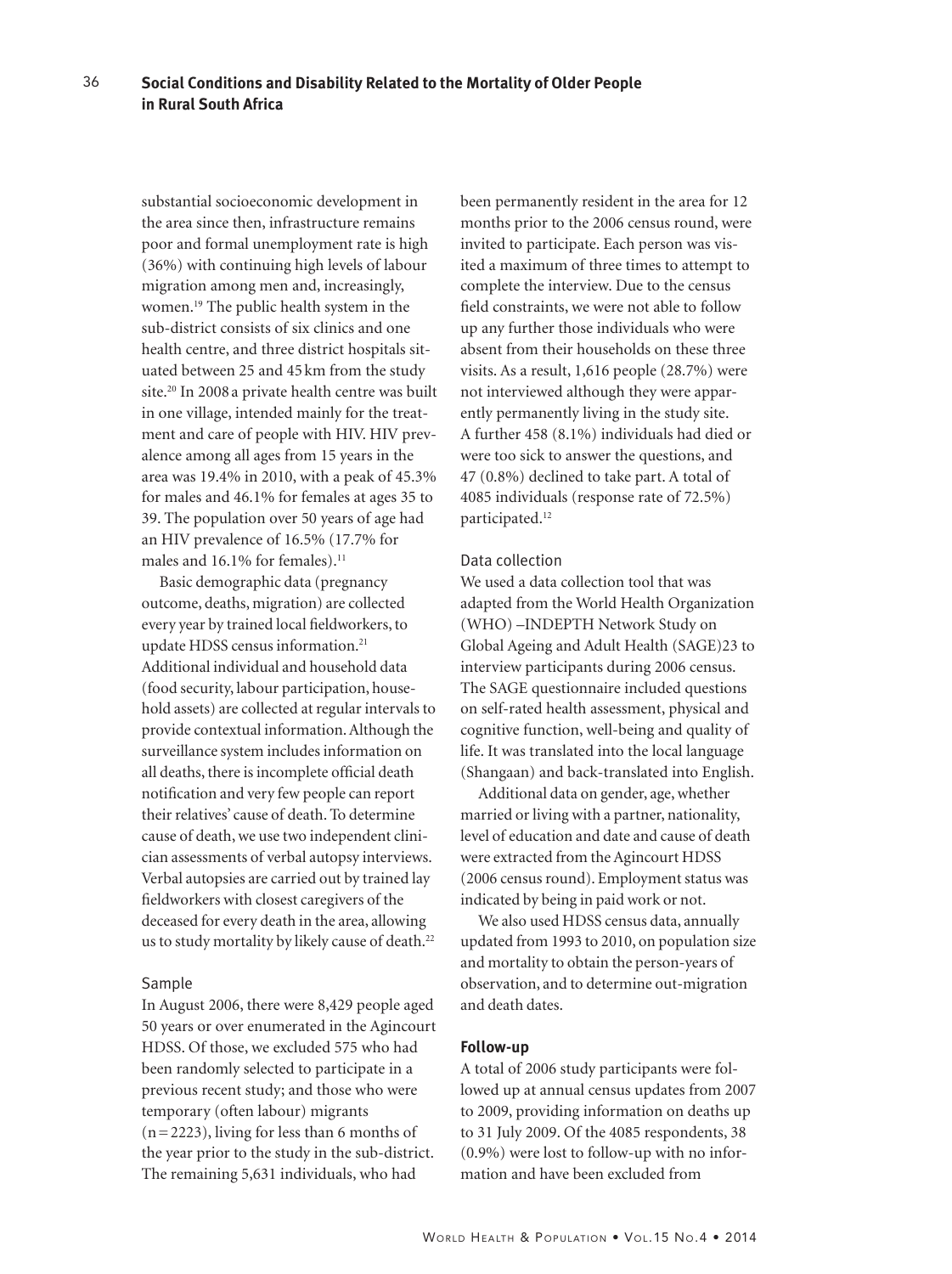analyses. The 4,047 remaining participants were followed up until out-migration, death or 31 July 2009, whichever came first. Outmigration was defined as an individual moving away from his/her original dwelling. All efforts were made to follow up those who moved within the sub-district, but those we could not find in a new dwelling (48, 1.2%) and those who left the study area (56, 1.4%) were censored at out-migration date. Main reasons for out-migration were moving to new houses, change of union status, or workrelated issues.

#### Variables

We calculated age at interview from recorded date of birth and reported age. We assigned participants to 5-year age groups.

Education was categorized according to the WHO levels of education: 6 years or more of formal education; less than 6 years of formal education; and no formal education. This information was obtained from the 2006 Agincourt HDSS database.

Since many unions are traditional rather than civic, and polygamy is practised by some people, we decided to categorize union status into two groups: currently married or living as married (in a current partnership); and single, including anyone not in a current partnership (i.e. those who had never married or were separated, divorced or widowed).

To evaluate socioeconomic status (SES), we used an 'absolute SES' indicator constructed from the 2005 household asset survey. Each asset was given equal weight by rescaling so that all values of a given asset variable fell within the range [0, 1]. Assets were categorized into five broad groups: 'modern assets', 'power supply', 'water and sanitation', 'quality of housing' and 'livestock assets'. For each household and for each asset group, the asset values were added and then rescaled to arrive at a specific value in the range [0,1]. Finally, for each household these five group-specific scaled values were added to give an overall asset score with a value in the range  $[0, 5]$ .<sup>24</sup>

Household asset scores were calculated using 2005 census data, since these were the most recent data available, and then grouped in quintiles for the entire Agincourt subdistrict population. As participants in this study are a sub-sample of the whole population (50 years and older), they are not equally distributed across the five quintiles.

Due to the war in Mozambique, the Agincourt area received a high number of Mozambican refugees before 1993. Those who elected to remain in the area were recorded as Mozambican. The variable 'nationality of origin' refers to whether the participant was originally from South Africa or Mozambique. The Mozambican group are separately identified in the HDSS data and differ from the original South African population in measures such as education, household assets and child mortality.18 Many Mozambicans have now taken South African nationality which allows them to work legally and receive state pensions.

The physical and social functions of each participant were measured using the WHODAS II scale (World Health Organization Disability Assessment Schedule II) which assesses daily functioning.25 This scale is created by asking 12 questions on the difficulty experienced when performing certain activities in past 30 days. The score ranges from 0 to 100, with a high score indicating severe impairment of physical function. WHOQOL (Word Health Organization Quality of Life) was used to measure life satisfaction. WHOQOL includes questions on satisfaction with own health, personal and social relations, performing daily activities and overall satisfaction with life. It is presented on a scale of 8 to 40 (where 8 is the best quality of life).<sup>26, 27</sup> We used two single questions to measure self-rated health and working difficulty, where we asked the participants 'In general, how would you rate your health today?' with the options of very good, good, moderate, bad and very bad; and 'Overall in the last 30 days, how much difficulty did you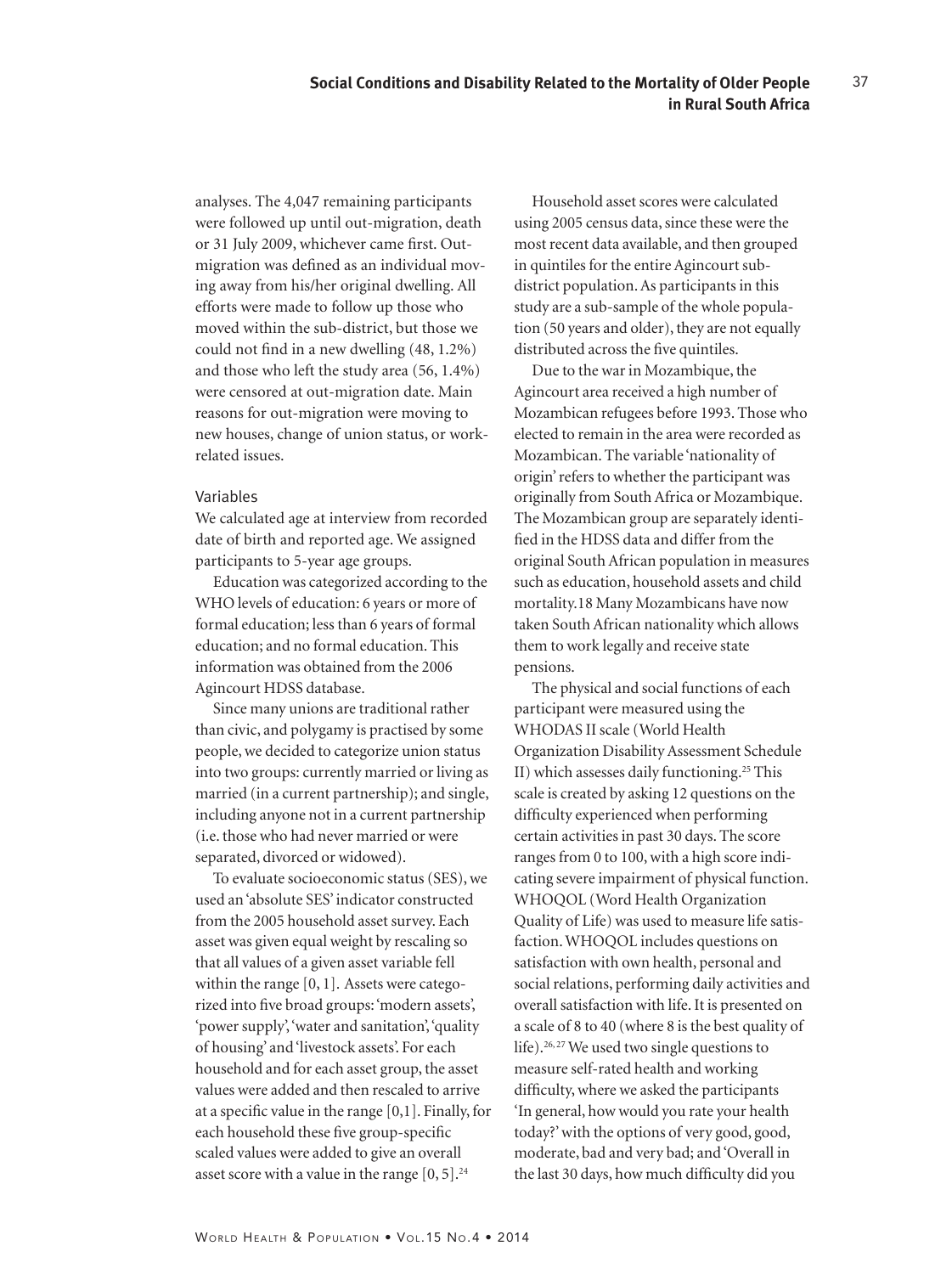have with work or household activities?' with options being none, mild, moderate, severe and extreme/cannot do.

## **Data entry and analysis**

38

We entered data using CSPro 3.1 data entry programme (http://www.census.gov/ipc/ www/cspro/index.html) which includes validation checks. Data were then extracted to Stata10.1 (Stata Corp, College Station, TX, USA) for analysis.

# Demographic analysis

A demographic analysis on the full Agincourt HDSS population from 1993 to 2010 was carried out to verify whether the sample mortality trend by age group was due to a sample bias or whether it is explained as a new mortality trend in the study site – that is, up to cohort recruitment. Hazard mortality ratios were computed using number of deaths that occurred within the HDSS as the numerator, and length of time lived in the HDSS over the period as the denominator, expressed in person-years. Individuals were considered residents when they spent more than 6 months per year in the HDSS area. In order to minimize effects on mortality of temporary migrants that return home to die,<sup>28</sup> the mortality analysis did not included temporary migrants who died outside the HDSS or within 6 months of their return to the study site. The analysis of all-cause mortality was conducted by gender, 5-year age-group defined by age in August 2006 and 5-year time period. HIV/TB mortality was similarly analysed. This demographic analysis provided background mortality trends to compare with results from the participants in this study.

#### Cox regression model

We carried out a Cox's regression analysis to determine the factors related to the risk of death. We first carried out an age-adjusted

analysis of the impact of the three composite measures to evaluate whether gender effects could be merely explained by age differences (Table 2). Then we performed a univariate analysis (Table 3) and then constructed a multivariate model, including age group (treated as a categorical variable), sex, whether in a union, education status and household asset score as a-priori variables. We then entered in turn each of the other variables listed in Table 3, where the univariate analysis returned a P-value of less than 0.1. In each case, we compared models with and without the variable, and discarded the variable if the likelihood ratio test returned a value of  $P > 0.1$ . Three models, for the whole population, for men and for women, were constructed. Proportional analysis was performed using proportion hazard assumption. We performed a test of proportionality for each predictor using the Schoenfeld and scaled Schoenfeld residuals. If the tests were not significant (P-values>0.05), proportionality was not rejected and we assumed that there was no violation of the proportional assumption. Once we had constructed the model for the whole population, we further investigated the effect of three groups of causes of death (chronic disease; HIV and TB; and other infections) by running the model separately for each of these cause groups.

#### Results

There were 10 967 person-years of follow-up, with 377 deaths recorded. Participants were predominantly female (75.2%), which represents the demographics of this older population in the sub-district, with a mean age of 66.1 years at the time of interview. Less than half of the population had received any formal education. Men were more than twice as likely to be currently in a union. Most of the participants were retired and not looking for work, but 5.7% reported that they were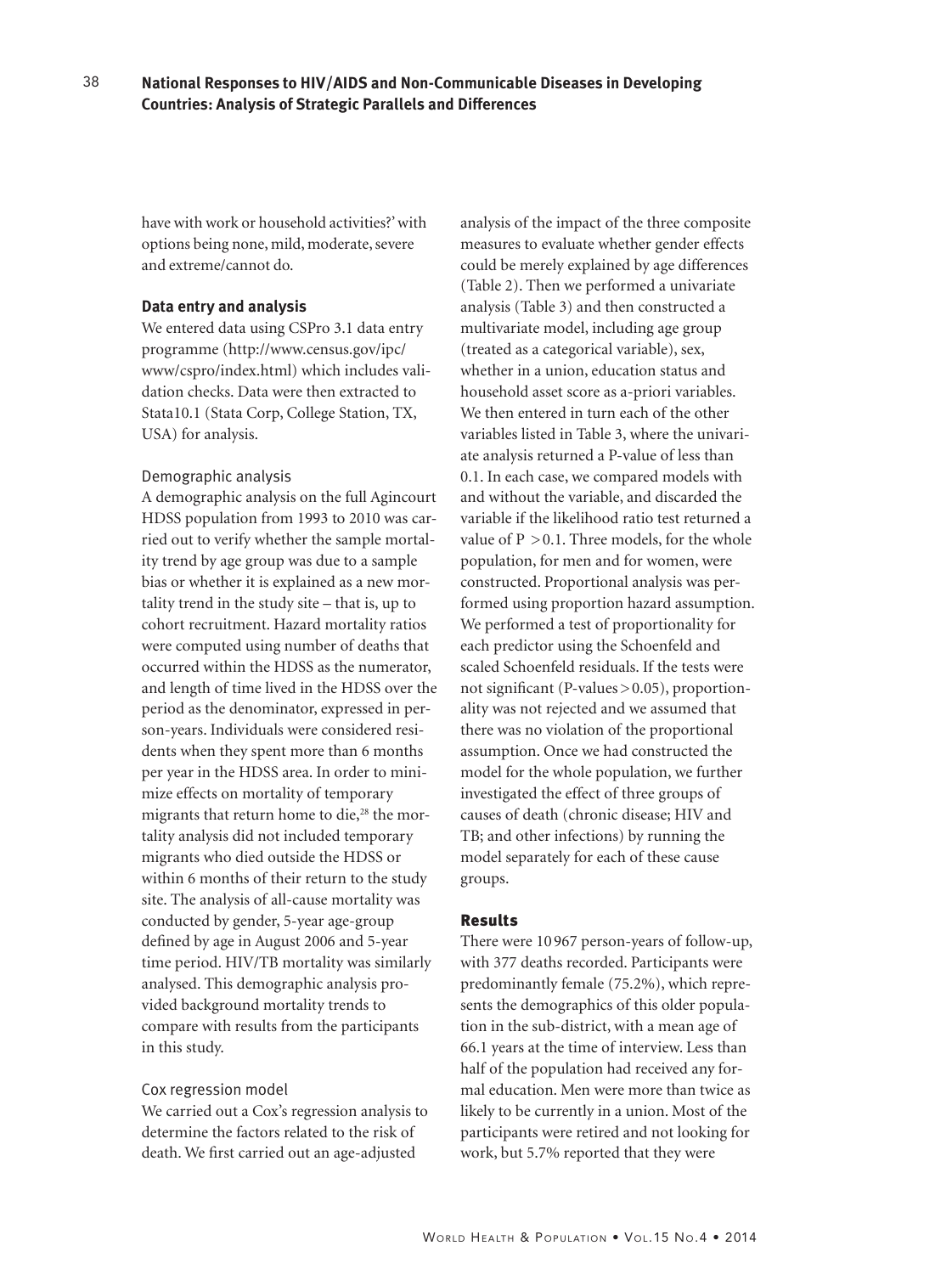unemployed and looking for employment.<sup>12</sup> Most (56%) of the respondents in paid work were aged less than 60. A higher proportion of participants than expected, especially men, were living in households with no persons under 50 years of age (9.6%), or in a skip generation household (2.4%) where there were children (under 18 years) present but no adults aged under 50 years (Table 1).

We calculated death rates in 5-year age cohorts and found that in the period 2006–10, the male death rate increased steadily from age group 50–54 to age group 60–64 but then fell, only finally surpassing the 60–64 rates in the group over 85 years of age (see Supplementary Table 1, available as Supplementary data at *IJE* online). A similar but less marked pattern was observed in women. When we compared the study men and women death rates with the Agincourt census death rates for the periods 2003–06 and 2007–10, we only found a significant difference between the study [death rate 31.4/1000 (95% CI 17.4–56.8)] and the period 2003–06 [death rate 69.3/1000 (95% CI 57.6– 83.3)] for men's age group 50–54 years (see Supplementary Table 1, available as Supplementary data at *IJE* online).

The relationship between age group and mortality led us to analyse mortality data over the entire period of the annual Agincourt census, from 1993. In Figure 1 we show the death rates per 1,000 person-years for men and women by age group in four time periods from 1993 to 2010. Death rates in the younger men increased in each of the first three time periods up to 74/1,000 in the 2003–06 period. This time period shows a drop in mortality for men aged 65–69 after an essentially flat line in the four younger age groups. In the final time period the death rates are lower, but with a similar pattern. Women showed a similar but less marked pattern.

In Figure 2 we show similar graphs for the cause-specific death rates from HIV and TB, as determined by verbal autopsy. These rates rose

markedly in the men aged under 65 years between the 1998–2002 period and the 2003– 2006 period, but then fell in the later 2007–10 period. Again, women showed a similar but less marked pattern in HIV/TB death rate. When mortality contribution of HIV/TB is calculated as a percentage of all deaths,we observed that, in the peak period 2003–06 and in the youngest age group 45–49 years, HIV/ TB contributes with 25% of the deaths in men and 50% of the deaths in women.

39

Because of this complex relationship between age, gender and risk of death, age could not be treated as a continuous variable with a linear relationship to survival. We therefore entered age into the Cox regression analysis as a categorical variable in 5-year age groups, allowing an independent estimation of risk for each age group.

The age-adjusted analysis of the three composite measurements, i.e. quality of life, functionality and health status, shows that gender effects are not the result of age differences for mortality or for composite health outcomes (Table 2).

Table 3 shows the results for the univariate analysis of mortality risk for all demographic and health variables, and for the fully adjusted model. In the univariate analysis, women had lower mortality risks and, as previously described, there was a complex relationship with age. Not being in a current partnership, living in a household of lower socioeconomic status and having no formal education were all related to increased mortality. In general, older people living in households with younger adults and/or in 'skip generation' households have lower mortality. This protective effect remained when the analysis was carried out separately by gender, but only the effect of living with younger adults had confidence intervals below 1. People who reported that they were suffering moderate or bad health and those who reported severe difficulty with work or household duties experienced higher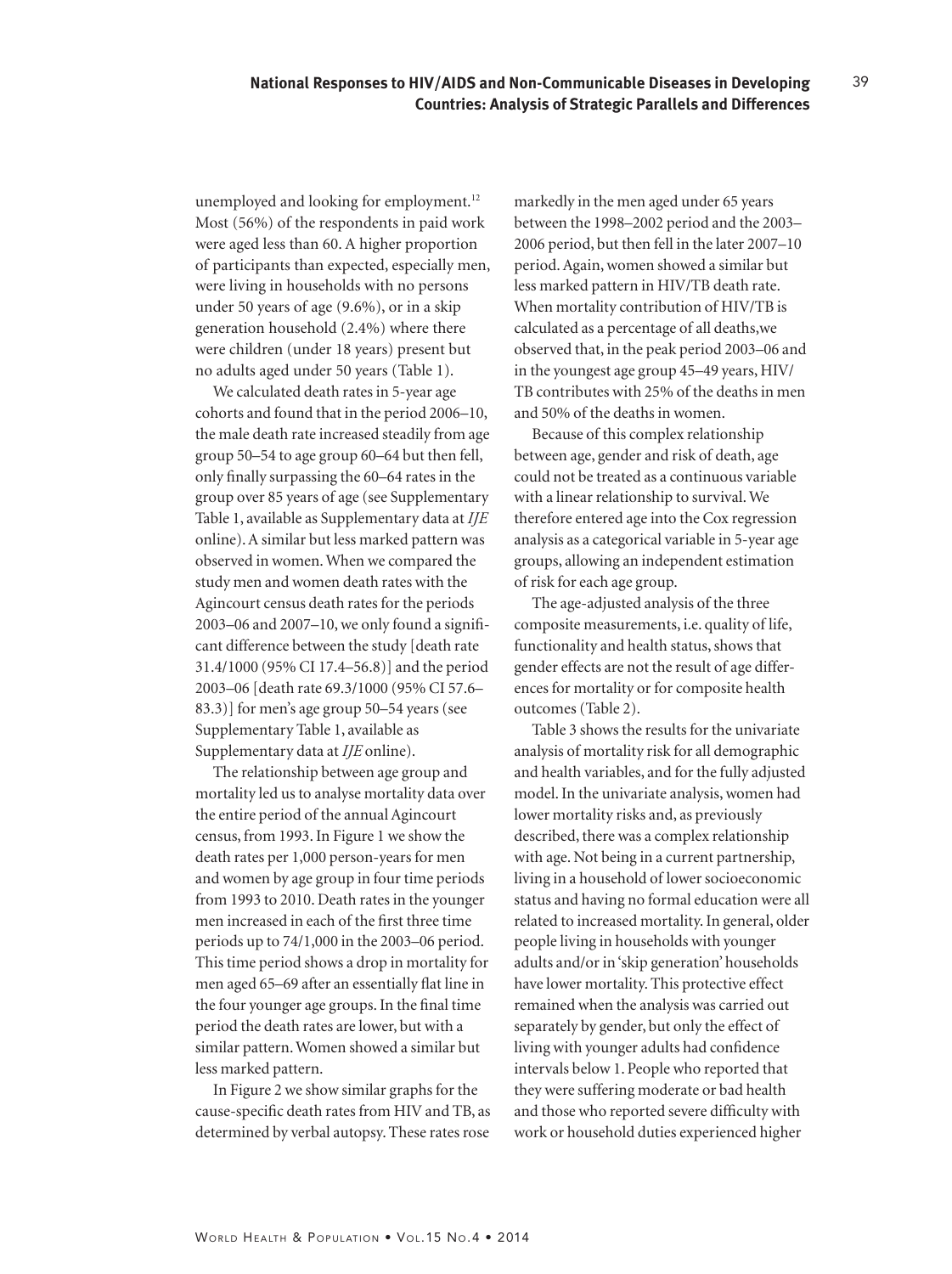mortality, as did those who reported poor function, low quality of life and lowest health status.

As described in the methods section above, we constructed three multivariate Cox regression models: for the total population, for men and for women, separately (Table 3). We retained in the model all variables where the likelihood ratio test returned a value of  $P > 0.1$ . The survival advantage of women was maintained [HR 0.35) 95% CI 0.27–0.44)]. Age group, education status, union status, household asset score, WHOQOL and WHODAS were retained in all three models, whereas health status was discarded.

In the fully adjusted model for women, although there was no clear double peak of mortality with age, the mortality risk was similar for all ages between 50 and 79, suggesting that the younger age groups were experiencing higher mortality than would be expected. Poor physical function was associated with a greater risk of dying; those women reporting the worst function had nearly double the risk of dying compared with those in the highest function group [HR 1.92 (95% CI 1.16–3.16)]. In addition, lower socioeconomic status and not being in a current partnership were associated with a higher risk of dying independently of disability.

The fully adjusted model for men shows a clear double peak in age-related mortality, with an increased mortality risk up to age 69: 60–64, HR 2.10 (95% CI 1.00–4.39) and 65–69, HR 2.03 (95% CI 1.01–4.09). Only from age 85 onwards, the risk of dying was again higher than that in men in their 60 s.

We grouped cause of death into broad categories because there were relatively few deaths. These categories were chronic disease (164 deaths), HIV/TB (78 deaths), other infections (67 deaths), other causes (20 deaths) and unknown (48 deaths). In Table 4 we show the same general population model for each of the first three of these categories separately. The model is shown in more detail in

Supplementary Table 4 (available as Supplementary data at IJE online). Whereas the models for chronic diseases and other infections show the expected age gradient with increasing risk at older ages, the model for HIV/TB shows an inverted relationship with age such that older people are at lower risk.

# Discussion

We have presented the results of 3 years of follow-up on over 4000 older people living in rural South Africa. We set out to describe some of the factors associated with mortality in a cohort of older people living in an area of rural South Africa with high HIV prevalence. One of the strengths of this study is that it is based in a sub-district that is covered by a health and demographic surveillance system, where the population has been followed for 18 years and there is access to high-quality mortality and cause of death data. Moreover, we achieved high follow-up of the participants in the study, with only 1.2% lost to follow-up at 3 years. All those recruited at baseline had been permanently resident in the research site for at least 12 months before recruitment, thus reducing the likelihood of including labour migrants who had 'returned home to die'. There is inevitably some bias in recruitment at baseline, in that those who were unable to respond, usually because they had died or were too sick (8.1%), were not included as were those who were not present to be interviewed (28.7%). Excluding people who were ill will result in under-representation of those in poor health, whereas the exclusion of the much larger number of individuals who were not available could influence the results either positively or negatively.

For rural sub-Saharan Africa, there was a high proportion of participants living in households without younger adults, including those older persons living in 'skip generation' households. This might be related to the impact of the HIV epidemic on younger adults as well as the increasing number of young men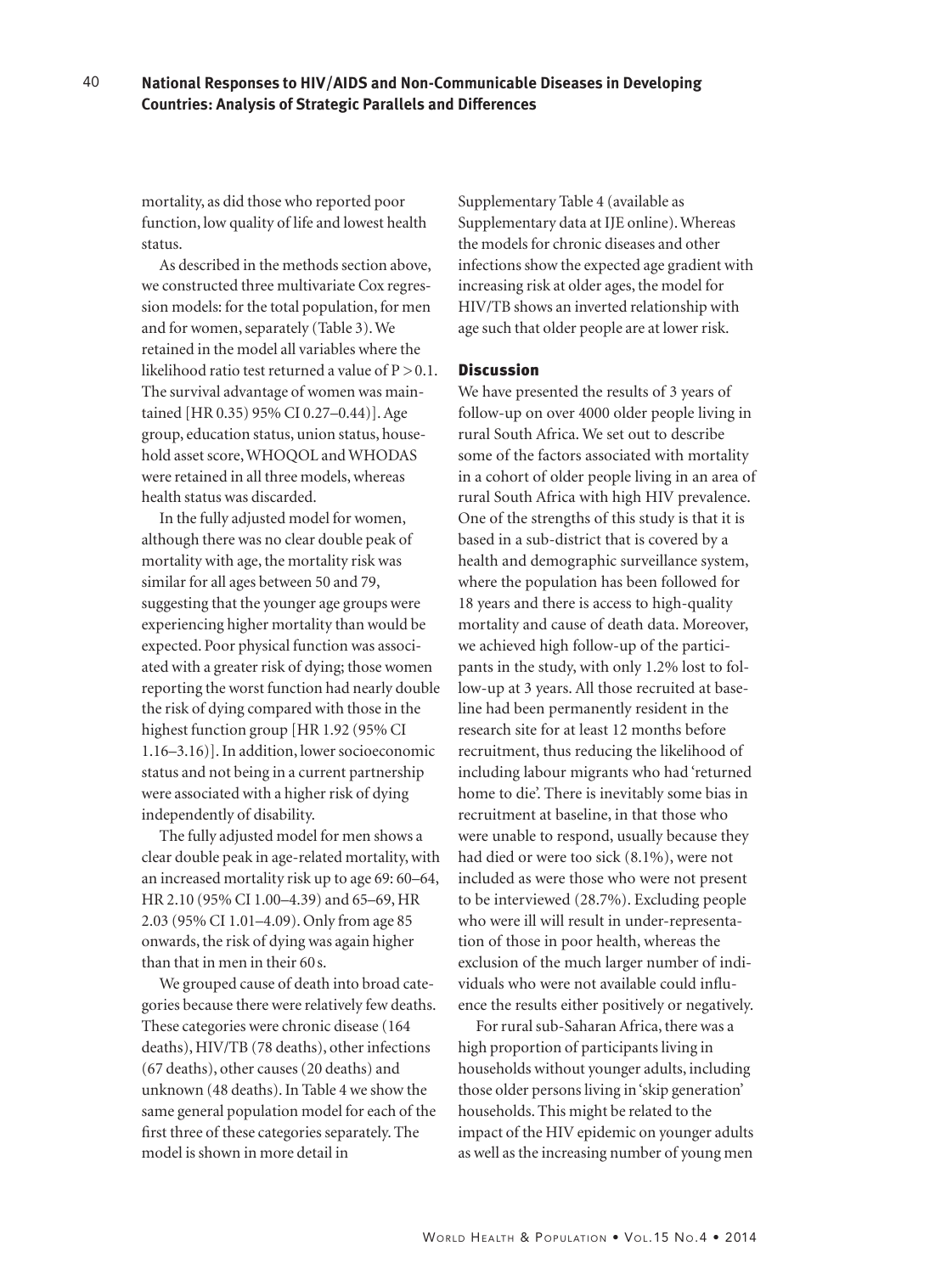and women joining the migrant work force.<sup>29</sup> The situation is likely to impact on the wellbeing and health of the older population, although only the univariate analysis shows higher mortality in those people living in households without younger adults or children, possibly due to the weight of other socio-demographic factors such as education and socioeconomic status. Moreover, we observed the lowest mortality in the small group of individuals (2.4%) living in 'skip generation' households, although this might be accounted for by selection bias, in that only fitter older people become sole caregivers for children.

People of Mozambican origin have a higher risk of mortality in the univariate analysis, an effect that it is not observed in the multivariate analysis. This may be because people of South African origin suffer higher levels of HIV.<sup>11</sup>

Our results demonstrate higher survival in women. Individuals who were not in a partnership had lower survival, as did those with lower socioeconomic status, higher levels of disability and lower quality of life. We have previously demonstrated that women in this cohort report higher disability and lower quality of life even after adjusting for the effect of age.12 These findings reflect the 'malefemale health survival paradox'30, 31 frequently observed in high-income countries, where women report poorer health and quality of life and yet have lower death rates. It may be related to some other set of health protective mechanisms, whether biologically-based or involving health-promoting behaviours or forms of social protection in families, but we are unable to investigate this further with these data.

A striking finding is the pattern of mortality, particularly in men, with an apparent fall in mortality with increasing age after an earlier rise. We do not believe that this is due to errors in recorded date of birth. Although all participants in this study were born before 1992 when the first census round

was undertaken, and birthdates were not certified by the HDSS field team, those dates were later compared and corrected with those in the National ID cards that most of the population hold. Moreover, ages were further analysed looking for trends that could indicate age misreporting (for example, low numbers in a specific age group compared with others), but no evident trend in misreporting was found.

41

We have shown, using HDSS data from 1993 to 2010, that mortality rose dramatically in this older population (Figure 1). The effect is more pronounced for men than for women and is probably accounted for by an increasing number of deaths from HIV and TB (Figure 2). This is confirmed by comparison of the different causes of death models (Table 4). There is highest mortality in the age group 50–54 years for the model including HIV/TB deaths, but the more usual higher mortality at older ages for models including chronic diseases and other infections.

Our observations suggest that older people in the Agincourt sub-district are experiencing overall worsening of mortality. These changes are probably due to a combination of the direct effect of the HIV epidemic on older adults, and the effects of the HIV epidemic on the survival of younger adults. Whereas mortality remains higher than in the earliest time period, the most recent period—from 2007 to 2010 (Figures 1 and 2)—has seen reduction from the highest levels of mortality in both men and women. This may be related to the introduction of antiretroviral therapy in the area from 2007.

This population is continuing to age and moreover, as highly active antiretroviral therapy becomes more available, growing numbers of people living with HIV will survive to enter the older age groups. Efforts to enhance the well-being of older persons will become increasingly important. These findings have important implications for rural South African communities and for the development of health and social systems. Policy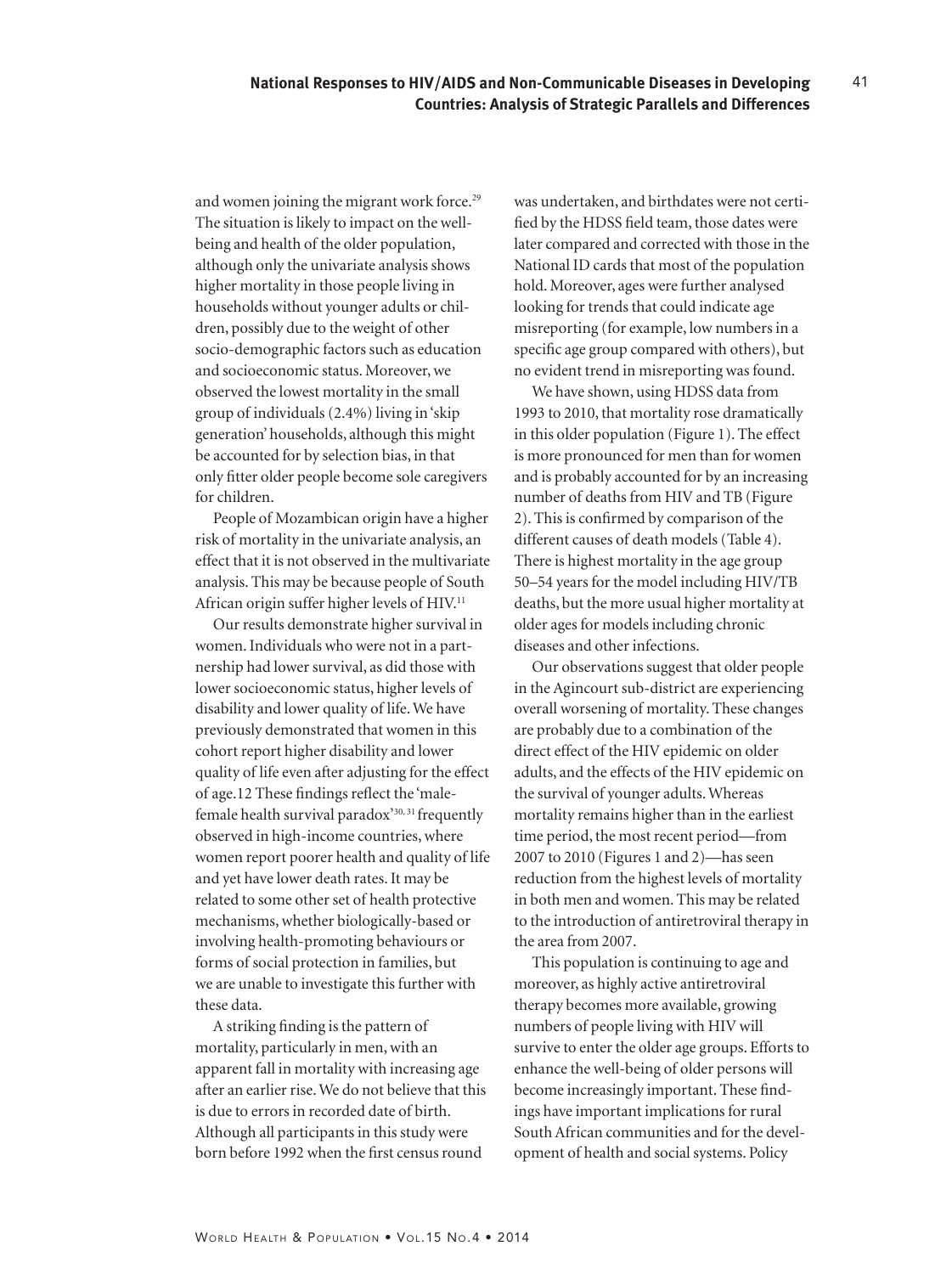#### 42 **National Responses to HIV/AIDS and Non-Communicable Diseases in Developing Countries: Analysis of Strategic Parallels and Differences**

makers and practitioners should consider the needs of this growing and often overlooked group.

### Supplementary Data

Supplementary data available here: http://ije. oxfordjournals.org/content/ suppl/2014/03/29/dyu093.DC1

# Funding

This work was supported by the National Institute on Aging at the National Institutes of Health, USA through an interagency agreement with the World Health Organization and also through the grant number 1-P01-AG041710, the Wellcome Trust, UK (grant numbers 058893/Z/99/A and 069683/Z/02/Z), the Medical Research Council South Africa and the University of the Witwatersrand, South Africa.

### Acknowledgements

We thank study participants and their families, members of the Agincourt HDSS field team, and village and district authorities who made this work possible. This work was carried out in collaboration with the World Health Organization and the INDEPTH Network.

© The Author 2014; all rights reserved. Published by Oxford University Press on behalf of the International Epidemiological Association

This is an Open Access article distributed under the terms of the Creative Commons Attribution License (http://creativecommons. org/licenses/by/3.0/), which permits unrestricted reuse, distribution, and reproduction in any medium, provided the original work is properly cited.

#### **References**

1. Mills EJ, Rammohan A, Awofeso N. Ageing faster with AIDS in Africa. *Lancet* 2010. E-pub, doi: 10.1016/S0140-6736(10)62180–0.

2. Mayosi BM, Flisher AJ, Lalloo UG, Sitas F, Tollman SM, Bradshaw D. The burden of non-communicable diseases in South Africa. *Lancet* 2009;374:934–47.

3. Kowal P, Kahn K, Ng N, et al. Ageing and adult health status in eight lower-income countries: the INDEPTH WHO-SAGE collaboration. *Glob Health Action* 2010;3(Suppl 2):11–22.

4. Boerma JT, Nunn AJ, Whitworth JA. Mortality impact of the AIDS epidemic: evidence from community studies in less developed countries. *AIDS* 1998;12(Suppl 1):S3–14.

5. Sharrow DJ, Clark SJ, Collinson MA, Kahn K, Tollman SM. *The Age-Pattern of Increases in Mortality Affected by HIV: Bayesian Fit of the Heligman-Pollard Model to Data from the Agincourt HDSS Field Site in Rural Northeast South Africa*. Working Paper no 102. Seattle, WA: Center for Statistics and the Social Sciences, University of Washington, 2010.

6. Wilson AO, Adamchak DJ. The grandmothers' disease – the impact of AIDS on Africa's older women. *Age Ageing* 2001;30:8–10.

7. Kautz T, Bendavid E, Bhattacharya J, Miller G. AIDS and declining support for dependent elderly people in Africa: retrospective analysis using demographic and health surveys. *BMJ* 2010;340:c2841.

8. Schatz EJ. "Taking care of my own blood": older women's relationships to their households in rural South Africa. *Scand J Public Health Suppl*  2007;69:147–54.

9. Negin J, Cumming RG. HIV infection in older adults in sub-Saharan Africa: extrapolating prevalence from existing data. *Bull World Health Organ*  2010;88:847–53.

10. Negin J, Barnighausen T, Lundgren JD, Mills EJ. Aging with HIV in Africa: the challenges of living longer. *AIDS* 2012;269 (Suppl 1):S1–5.

11. Gomez-Olive FX, Angotti N, Houle B, et al. Prevalence of HIV among those 15 and older in rural South Africa. *AIDS Care* 2013;25:1122–28.

12. Gomez-Olive FX, Thorogood M, Clark BD, Kahn K, Tollman SM. Assessing health and wellbeing among older people in rural South Africa. *Glob Health Action* 2010;3(Suppl 2):23–35.

13. World Health Organization. *The World Health Report 2002*. Reducing Risks, Promoting Healthy Life. Geneva: WHO, 2002.

14. Schneider M, Bradshaw D, Steyn K, Norman R, Laubscher R. Poverty and non-communicable diseases in South Africa. *Scand J Public Health*  2009;37:176–86.

15. Mwanyangala MA, Mayombana C, Urassa H, et al. Health status and quality of life among older adults in rural Tanzania. *Glob Health Action*  2010;3(Suppl 2):36–44.